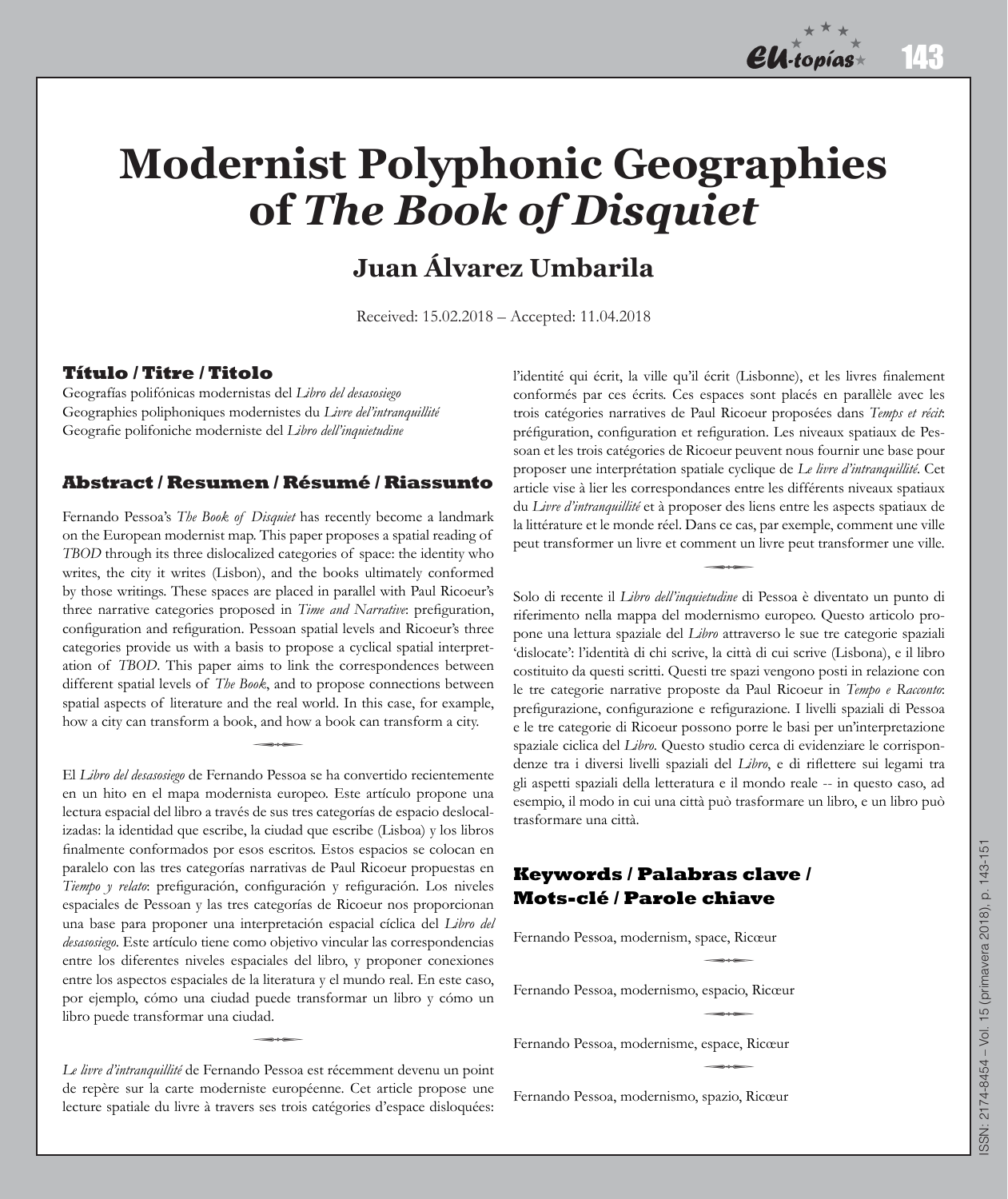Fernando Pessoa's *The Book of Disquiet* is increasingly being considered as one of the greatest literary works of the 20th century, as well as one of the landmarks of European modernism. This landmark, however, was established posthumously and just very recently included on the modernist literary maps: before becoming a book, *The Book of Disquiet* (TBOD) remained hidden in two trunks for decades, in the form of scattered fragments, until its first edition saw the light during the 1980s.

*TBOD* is not the only modernist success that evolved from a posthumous archive. However, Fernando Pessoa stands out as one of the most enigmatic modernist authors, due to the remarkable variety and complexity of his oeuvre, which, according to Pizarro and Ferrari, actually comprises no less than 136 different authorial identities (see Pessoa, 2016); and due to the fragmented nature of the thousands of "papers" he left behind to be organized, edited and published. When we say that Pessoa is now a landmark of the modernist map, the geographical implications of the metaphor are not merely accidental: Portugal has entered the European modernist canon mainly thanks to Pessoa, and Lisbon itself was a constant and central theme in *TBOD*.

There are three different spatial categories in Pessoa's *TBOD* which are often problematized and dislocalized: 1) The interconnection of mobile identities and writing, both regarding the authorial position and the ontological and existential questions addressed as topics; 2) The city (Lisbon) in the modern period, and the question how the mobile identities interact with and react to it; 3) The book as a chaotic collection of fragments, left to posterity to be organized, interpreted and brought before an audience. The first two categories are intratextual and relate directly to how modernists dealt with space, for "a crucial component of how modernists regarded the present was their attitude to space and geography" (Thacker, 2003: 8). The third category is extratextual, and relates to the way in which we as archivists and readers organize and co-create the space of a book originally made out of fragments with no apparent order. The integration of these three spatial categories means "an understanding of space as both material and metaphor: the space of the literary text, its form […] and how these textual spaces reveal a multifaceted range of attitudes to the spaces of modernity [and modernism]" (Thacker, 2003: 8, 9). It also makes visible a constant sense of crisis and conflict in the way placement and displacement occur at different levels in *TBOD*. Identity, city and reading spaces of the book are never static or fully located, but in continuous tension.

The aim of this paper is to describe and analyse these three spatial categories in *TBOD*, and in the end, to traverse a path of interpretation in which connections, correspondences and a sense of circularity can be established. In order to do so, I will borrow the conceptual notions of prefiguration, configuration and refiguration (or mimesis 1, mimesis 2 and mimesis 3) created by Paul Ricoeur in *Time and Narrative*, and modify them in order to provide a narrative for the three spatial levels of *TBOD*. According to Ricoeur, the temporal framework of narrative can be divided in three stages of representation:

This narrative activity already has its own dialectic that makes it pass through the successive stages of mimesis, starting from the *prefigurations* inherent in the order of action, by way of the constitutive *configurations* of emplotment […] to the *refigurations* that arise due to the collision of the world of the text with the life-world (1984: 180).

As we can see, Ricoeur's theory was meant to address time and not space, and it was created as part of a much more ambitious and comprehensive discourse on narrative temporality in literature and real life.<sup>1</sup> For the purpose of this paper, it will serve as a common thread to assemble the three spatial categories in Pessoa's work: prefiguration as the space of identity, configuration as the space of the written city  $-$  in constant interaction with the existing identities –, and reconfiguration as the space of the book. For our purposes, identity, city and book are considered as being subsequent, like time, but

<sup>&</sup>lt;sup>1</sup> The idea of using Ricoeur's theory for spatial purposes was discussed in one of Alberto Godioli's seminars during the course 'Modernist Geographies' at the Rijksuniversiteit Groningen (academic year 2017-2018).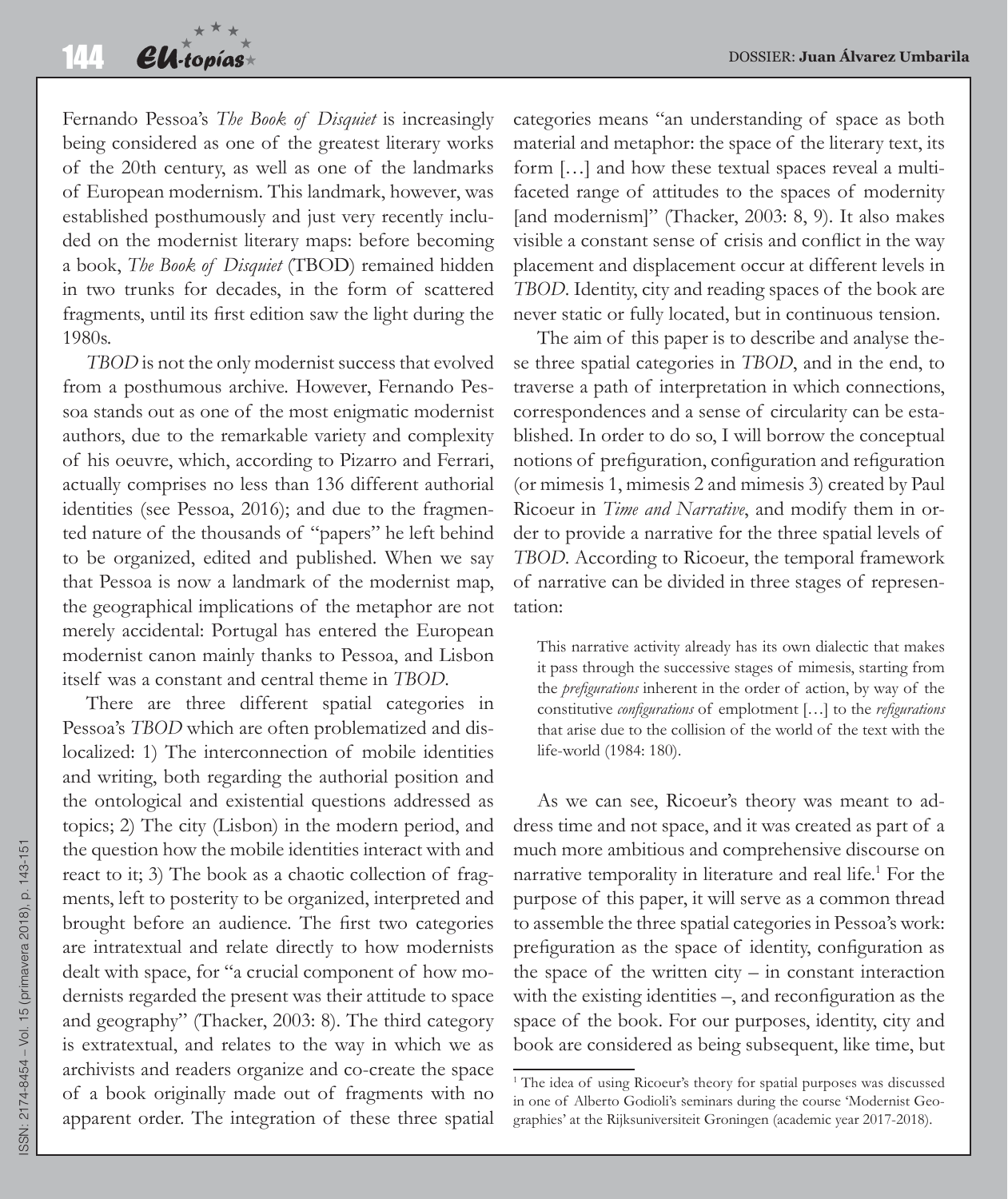

since they are spatial and not temporal categories, they are not linear; instead, they denominate simultaneous geographies working at the same time, at different levels, like a polyphonic spatial music. Although not adhering to Ricoeur's temporal focus, this paper actively pursues two fundamental principles of his theory: that preconfiguration and configuration are intratextual, while reconfiguration is extratextual (only happening through the act of reading); and that the three of them, taken together, convey a sense of circularity. Furthermore, this paper aims to establish, through a spatial reading of *TBOD*, how spatial configurations in literature interact with each other at different levels, and how these configurations can have implications in the real world. In this case, for example, how a city can transform a book, and how a book can transform a city.

## **1. Prefiguration / The Space of Identity**

Spatial themes in *TBOD* are based on conflictive tensions, often dislocalized rather than localized, found in misencounters rather than encounters. The writing identity, the first of these spaces, is a non-physical one, the most essential, connecting and prefiguring the rest of them from the individual perception of the world, even when that individual perception is vague and decentralized. Before being someone, the spatial identity behind *TBOD* presents itself as no one, an empty space in crisis to be filled:

I am the outskirts of some non-existent town, the long-winded prologue to an unwritten book. I'm nobody, nobody. I don't know how to feel or think or love. I'm a character in a novel as yet unwritten, hovering in the air and undone before I've even existed, amongst the dreams of someone who never quite managed to breathe life into me.

I'm always thinking, always feeling, but my thoughts lack all reason, my emotions all feeling. I'm falling through a trapdoor, through infinite, infinitous space, in a directionless, empty fall. (Pessoa, 2010: 8-9)

Let us note first that this identity devoid of identity is a space that non-gratuitously prefigures the other Pessoan spaces, which will also be in crisis, dislocalized: "the outskirts of some non-existent town" and the "prologue to an unwritten book." The disquiet, spleen feeling is what best and most constantly characterizes an identity that is never fixed. As Maria Sousa de Santos noted in her essay "The Tail of the Lizard: Pessoan Disquietude and the subject of Modernity", this is a trait of the modernist identity in reaction to modernity: "Pessoa's *desassossego* best characterizes modernity's loss of grounds for meaning in its rigorous problematization of the subject and acute consciousness of the opacity of language" (2011: 266). The struggle for individuality is also one of the main subjects, if not the principle, in Georg Simmel's famous essay "The Metropolis and Mental Life" (1903):

The deepest problems of modern life flow from the attempt of the individual to maintain the independence and individuality of his existence against the sovereign powers of society, against the weight of the historical heritage and the external culture and technique of life. This antagonism represents the most modern form of the conflict which primitive man must carry on with nature for his own bodily existence (1969: 11).

If we place the identity of *TBOD* in a contextual perspective, we can see its struggle as an example of a typical early 20th-century feature: a common feeling of alienation, conflict, strangeness and detachment in accordance with much other contemporary modernist writing. As much as the space of identity is a prefiguration of other spaces, it is no less true that identity itself is prefigured by circumstances, spaces and times; for example the growth of a city, its technological developments like transport and buildings, or its economical and social interactions like office work. Simmel continues:

Life is composed more and more of these impersonal cultural elements and existing goods and values which seek to suppress peculiar personal interests and incomparabilities. As a result, in order that this most personal element be saved, extremities and peculiarities and individualizations must be produced and they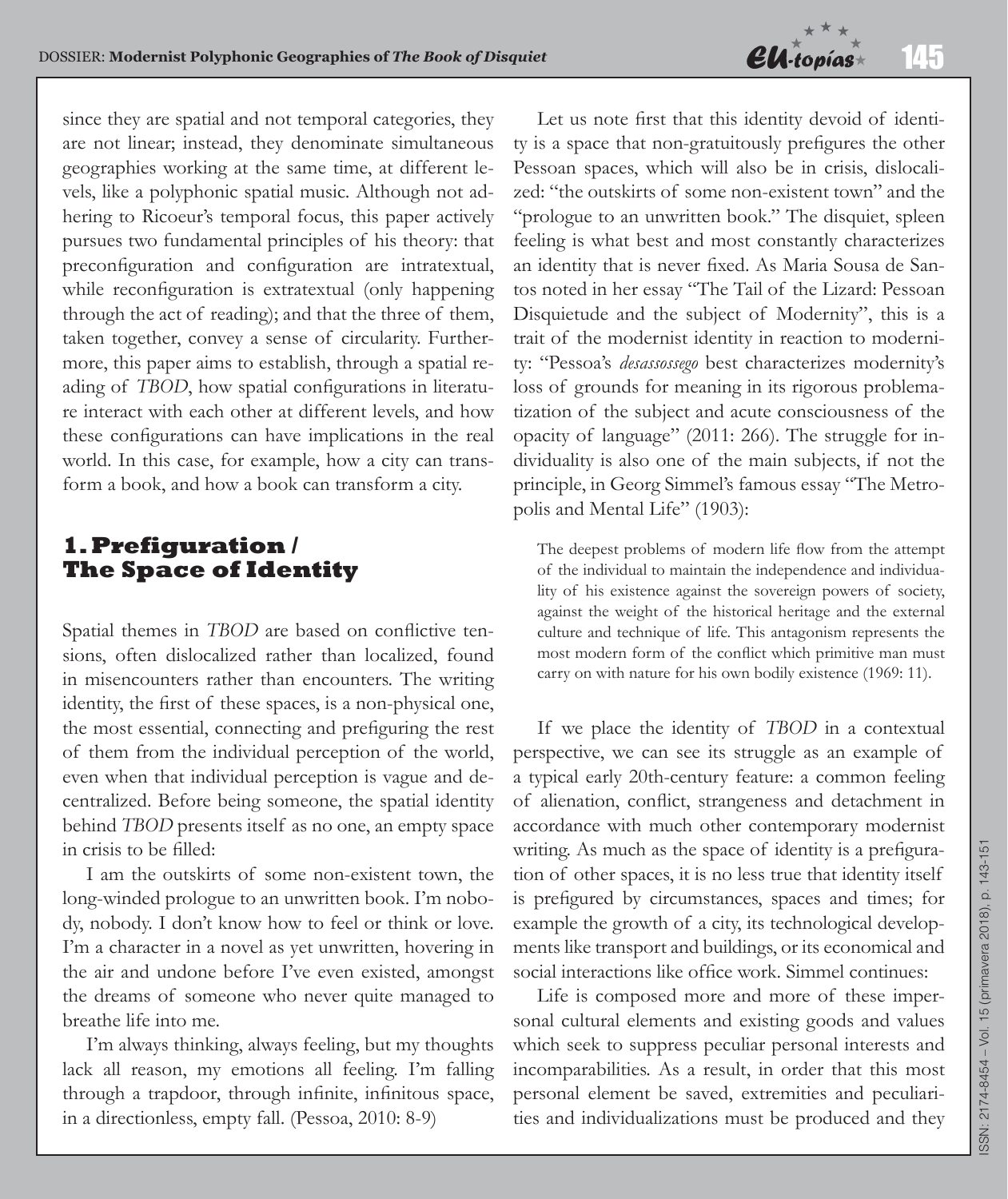must be over-exaggerated merely to be brought into the awareness even of the individual himself (Simmel, 1969: 19).

However, in *TBOD* the search for an identity space does not stop with the feelings of strangeness, alienation and spleen of "not being". Instead, it is enriched with complexity by a constant expression of plurality. As we mentioned before, heteronyms, these multiple identities, are the authorial base of Pessoa's work. This applies equally for *TBOD*, often credited to Bernardo Soares, assistant book-keeper in Lisbon and the closest heteronym to Pessoa himself. However, as Jerónimo Pizarro, Paulo de Medeiros and other scholars before have pointed out, within *TBOD* there are two books, one allegedly written by the heteronym Vicente Guedes around 1915, and the other written by Bernardo Soares around 1930<sup>2</sup>, both with different characteristics: "In its first phase, *The Book* does not have a defined geographical space or an established historical time; in its second phase, it has concrete spatial-temporal coordinates" (Pizarro, 2016b: 35). The point being here that the space of identity is problematized in *TBOD* by the authorial source itself; be it Pessoa, Guedes or Soares, authorial identity is mobile and impossible to narrow down to only one personal space.

Plurality of identity is also addressed beyond authorial parenthood, as a main subject of the existential struggles of whoever writes *TBOD*, prefiguring interactions with other spaces and the writing of those interactions which are to come:

Each of us is more than one person, many people, a proliferation of our one self. That's why the same person who scorns his surroundings is different from the person who is gladdened or made to suffer by them. In the vast colony of our being there are many different kinds of people, all thinking and feeling differently. Today, as I note down these few impressions in a legitimate break brought by a shortage of work, I am the person carefully transcribing them, the person who is pleased not to have to work just now, the person who looks at the sky even though he can't actually see it from here, the person who

is thinking all this, and the person feeling physically at ease and noticing that his hands are still slightly cold. And, like a diverse but compact multitude, this whole world of mine, composed as it is of different people, projects but a single shadow, that of this calm figure who writes (Pessoa, 2010: 14).

These constructions and deconstructions of identity pave the road for how such identity (or lack of identity, or multiple identities) will configure other spaces and the relationships between them, in this case relating to the city. Furthermore, if we look at the distance existing between Pessoan identities, we will see a space created within the cracks, in the *non-lieux* between one origin and the other. Like certain spaces of real life where space itself and identities are in transit (like, for example, an airport), the space between Pessoan identities, the vacuum in between the mass of their atoms, creates an identitary trait of its own: a constant flux of change triggered by a blasé feeling (Simmel, 1969: 14), a sense of wonder, and often the two combined:

To live is to be other. Even feeling is impossible if one feels today what one felt yesterday, to be the living corpse of yesterday's lost life. To wipe everything off the slate from one day to the next, to be new with each new dawn, in the state of perpetually restored virginity of emotion – that and only that is worth being or having, if we are to be or to have what we imperfectly are.

This dawn is the first the world has seen. Never before has this pink light dwindling into yellow then hot white fallen in quite this way on the faces that the window-paned eyes of the houses in the west turn to the silence that comes with the growing light. Never before have this hour, this light, my being existed (Pessoa, 2010: 48, 49).

As Ricoeur puts it, prefiguration addresses an origin, a set of basic semantic competences of action, in the form of "'what,' 'why,' 'who,' 'how,' 'with whom,' or 'against whom'" (1984: 55). Once the space of identity is presented as an origin, that identity, with its vacuums, multiplicities and transits, is en route to write and configure an actual space in the observed city, and to provi-

<sup>2</sup> In the new English chronological edition of *TBOD* (Serpent's Tail 2017), this authorial separation is finally made visible.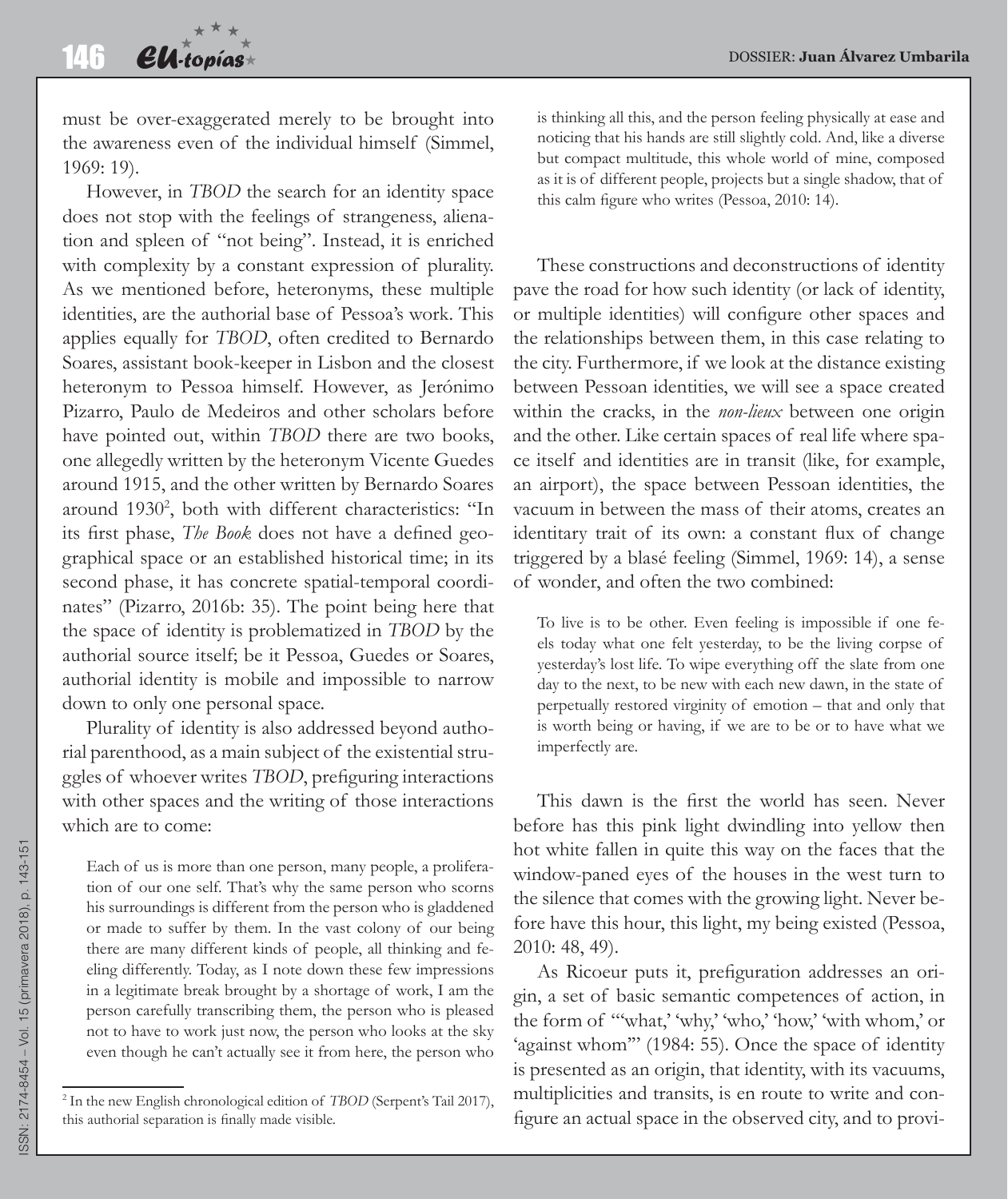

de an interaction between itself and what surrounds it: "Tall mountains of the city! Great buildings, rooted in, raised up upon steep slopes, an avalanche of houses heaped indiscriminately together, woven together by the light out of shadows and fire – you are today, you are me, because I see you" (Pessoa, 2010: 49).

#### **2. Configuration / The Space of the City**

It is in the configuration, in the "emplotment" according to Ricoeur, that the narrative develops: "Emplotment, too, engenders a mixed intelligibility between what has been called the point, theme, or thought of a story, and the intuitive presentation of circumstances, characters, episodes, and changes of fortune that make up the denouement" (1984: 68). In regards to our spatial terms, the plot of *TBOD* is condensed in the tensions between identities and with the city surrounding them. The identities, and their relationships with the city, are united in the plot, framed within a determinate space and a set of actions occurring in that space, and at the same time they are all fragmented and plural, impossible to comprehend within a single frame. The plot mainly consists of the hate and love and despair and indifference that the writer of *TBOD* feels towards the spaces of early 20<sup>th</sup>-century Lisbon. While the book is about nothing in particular (in the sense of actual things happening), the core of the dramatic tension occurs in the complex relationship between identity and city, in the forms in which the city is addressed, and in the extraordinary art of writing it:

With the soul's equivalent of a wry smile, I calmly confront the prospect that my life will consist of nothing more than being shut up for ever in Rua dos Douradores, in this office, surrounded by these people [...] I had great ambitions and extravagant dreams, but so did the errand boy and the seamstress. The only thing that distinguishes me from them is that I can write (Pessoa, 2010: 3).

City spaces traversed by the Pessoan identities in *TBOD* are ordinary and quotidian, the office where Soares works as an assistant book-keeper, the tobacco shop, the streets, the sight of the Baixa, a restaurant or a café, the landscape of the city against the Tagus river. While writing the city, while configuring its geography, the spatial identity continues to construct itself. The spaces of the city are being written as they are walked, and so is the identity written while walking. That "urban plan is a state of the soul and, inasmuch, it is a landscape in a metaphorical sense" (Pizarro, 2016b: 37).

What Jerónimo Pizarro proposes in his essay "Narciso ciego: iluminado por Lisboa" is that the city and the Pessoan writing entity are inseparable from each other, that the writer writes the city while the city writes the writer. From a point of view focusing on subsequence, in Ricoeur's words, emplotment as "the operation that draws a configuration out of a simple succession" (1984: 65), identity questions prefigure the relationship with the experienced space of the city. But once again, the space of the city and the space of identity are simultaneous and codependent: "*The Book of Disquiet* is a great portrait of Lisbon, and so it is of Pessoa, as an office worker inseparable from the streets, the trams, the buildings, the squares, the viewpoints of the Portuguese capital city" (Pizarro, 2016b: 36). All the sentiments that can somehow be considered as universal, or even associated by other literatures to other places: the spleen, the tedium, the blasé attitude, the general disquiet, are now tied with a place with name, location and geographic coordinates (2016b: 36-37):

A cold silence. The sounds from the street stop as if cut with a knife. For what it seemed an age one sensed a malaise in everything, a cosmic holding of breath. The whole universe stopped. Minutes and minutes passed. The darkness grew back with silence.

Then, suddenly, the flash of a bright steel […].

How human the metallic clanking of the trams seemed! How joyful the landscape of simple rain falling in streets dragged back from the abyss!

Oh Lisbon, my home! (Pessoa, 2010: 25).

Although the configuration of the plot and the cityidentity spatial bond are based on a specific identity tra-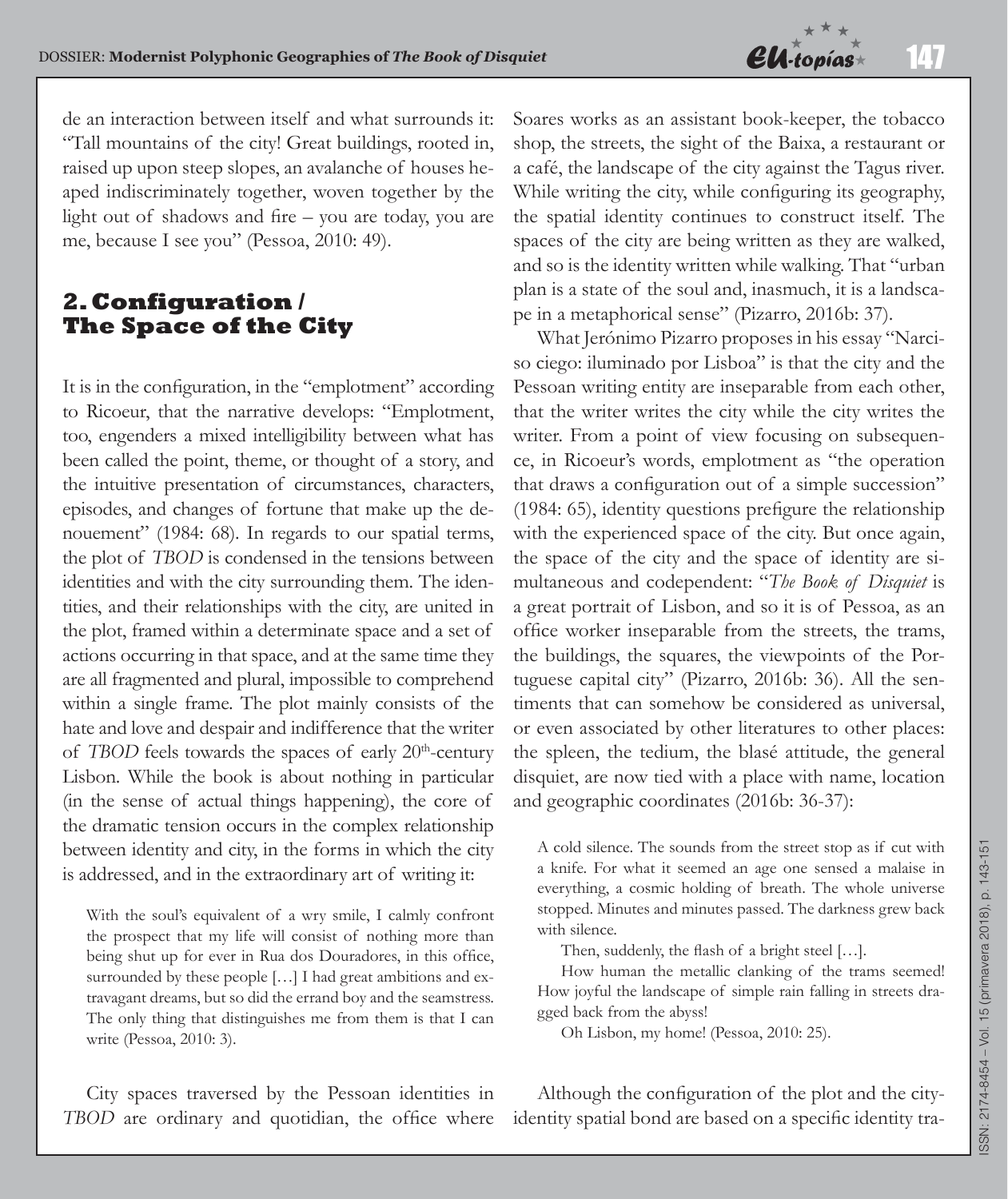versing the city, it is evident that this encounter is not only mediated by a single experience. Other experiences were there first, other impressions and other writings. Like an explorer before setting foot in the new world for the first time, with medieval stories already populating the unknown land in his head, so existed the space of Lisbon for the writing identity before experience, or at least before the act of writing. The word, the literature, the stories populate the space before the physical bodies:

If I had to fill in the space provided on a questionnaire to list one's formative literary influences, on the first dotted line I would write the name of Cesário Verde<sup>3</sup>, but the list would be incomplete without the names of Senhor Vasques, Moreira the book-keeper, Vieira the cashier and Antonio the office boy. And after each of them I would write in capital letters the key word: LISBON.

In fact, they were all as important as Cesário Verde in providing corrective coefficients for my vision of the world (Pessoa, 2010: 11-12).

As the space of identity is in crisis – fragmented, dislocated and decentered –, so it is the space of the city configured by it (and the same will apply to the space of the book). The city is traversed and constructed by bits, by small spaces: the office, the bedroom, the street where Soares works, a sight of the Tagus, a tram turning the corner of a plaza, like flashbacks of a memory, or rather, like the few placed pieces of a never-ending and never-completed puzzle. The writing identity, as well as the reader, traverse the populated spaces of the city as well as its empty, never written ones: the fragments, the blanks and the intervals. As Paulo de Medeiros puts it: "Where there are fragments, there are also intervals. And *TBOD* incessantly calls attention to the interval as both a textual dispositive and a space of suspension, of text, of thought, of feeling, of being" (2015: 82).

Thus the identity of Soares or Pessoa is established by walking/writing the fragmented streets like a flâneur, wandering aimlessly, finding in them a hidden meaning or nothing at all:

I drift, without thoughts or emotions, attending only to my senses. I woke up early and came out to wander aimlessly through the streets. I observe them meditatively. I see them with my thoughts. And, absurdly, a light mist of emotion rises within me; the fog that is lifting from the outside world seems slowly to be seeping into me.

I realize with a jolt that I have been thinking about my life. I didn't know I had been, but it's true. I thought I was just seeing and listening, that in my idle wanderings I was nothing but a reflector of received images, a white screen onto which reality projected colours and light instead of shadows. But, though I was unaware of it, I was more than that. I was still my selfdenying soul, and my own abstract observation of the street was in itself a denial (Pessoa, 2010: 27).

In the end, all the spaces of the city configured by the identity, along with the identity itself, create an emplotted narrative. If "Lisbon is the key location of *The Book* […]; the scenery of an epopee without great deeds, or even with no deeds at all […]; a certain light, a series of sounds, certain smells, and, in short, a whole microcosm" (Pizarro, 2016b: 45), then there is also a self-consciousness about this microcosm as contained in the phenomenon of language, and ultimately in the act of writing. All the spaces prefigured and configured, identities, whole worlds dwelled and imagined, blank spaces, dead spaces, intervals, silences, exist inescapably within the book being written:

There are days when each person I meet, especially the people I have to mix with on a daily basis, take on the significance of symbols, either isolated or connected, which come together to form occult or prophetic writings, shadowy descriptions of my life. The office becomes a page on which the people are the words; the street is a book; words exchanged with acquaintances, encounters with strangers are sayings that appear in no dictionary but which my understanding can almost decipher (Pessoa, 2010: 42).

<sup>&</sup>lt;sup>3</sup> Jerónimo Pizarro argues in "Narciso Ciego" that Cesário Verde, the 19<sup>th</sup> century Portuguese writer, had a stong influence on Pessoa during the ten years he waited to start the "second part" of *TBOD*. Partly thanks to this influence, Lisbon became a predominant theme for *The Book* in that second part.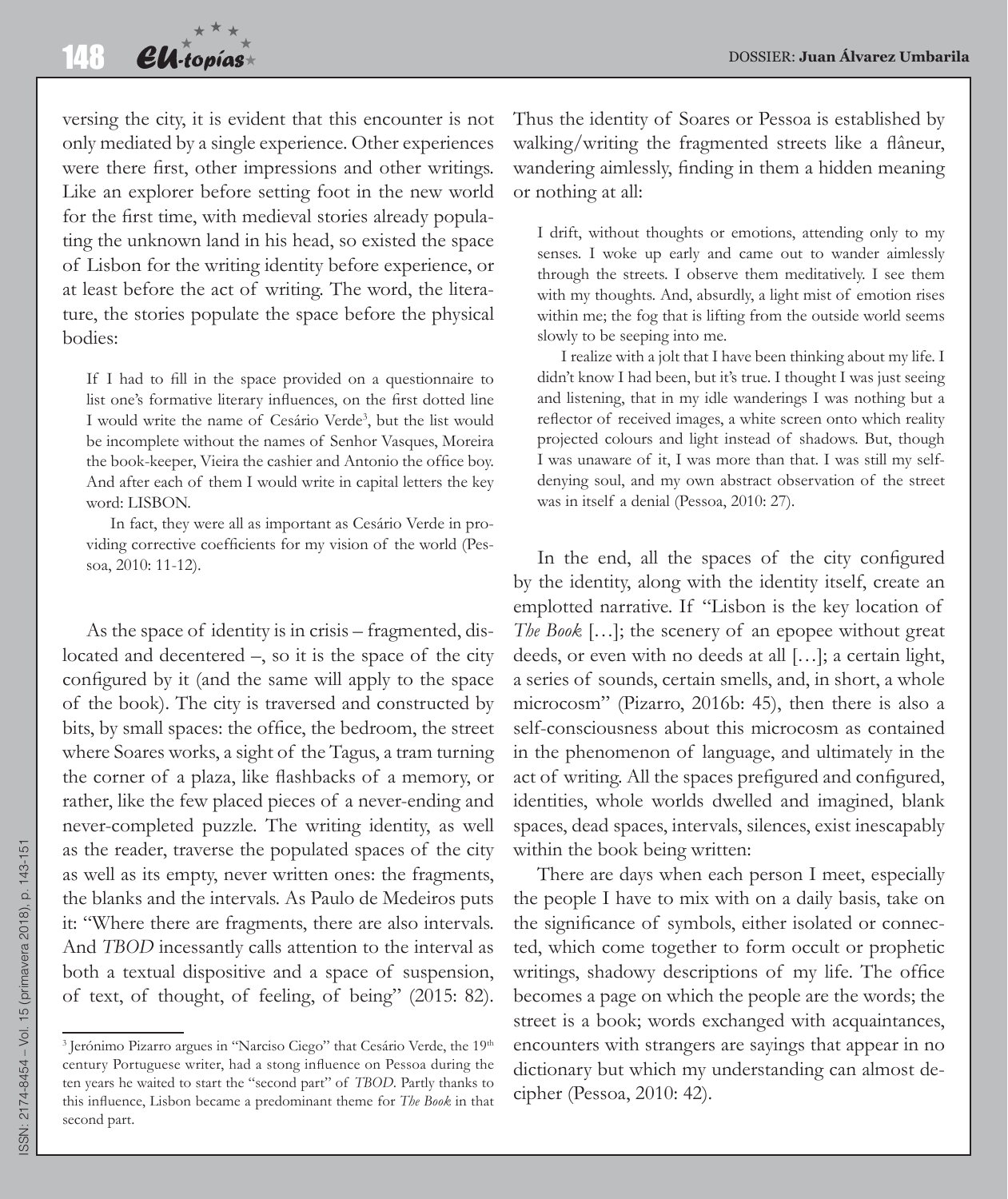

## **3. Refiguration / The Space of the Book**

As we know, the fragmented prefigurations and configurations of identity and city and of their complex relations, indeed formed a book; but not a book in the traditional sense. After Fernando Pessoa's death in 1935, his papers (tens of thousands) remained in two trunks for posterity. There they laid in another space between writing and publishing: the chest. Out of the trunks then came the multiple editions of *TBOD*, which actually comprises many books, with many editors, many organizations, many interpretations, and above all many readings: "*The Book of Disquiet* […] was published almost fifty years after Pessoa's death, and there are not two single editions offering the same number of fragments, or the same organization; not even the same reading of a certain passage" (Pizarro, 2016a: 290). And they will keep coming in the future. Therefore, as editors, critics and readers, we stand before a Pessoan multiverse, in which infinite spatial configurations are possible. *TBOD*, then, "has no end; neither has it principle" (de Medeiros, 2015: 147).

This last space, refiguration, is vital because it is where all intratextual spaces conjugate to incarnate an extratextual space, beyond the text, but made by the text, which is the connection between literature and real life happening in the real world. To Ricoeur, "mimesis 3 [refiguration] marks the intersection of the world of the text and the world of the hearer or reader; the intersection, therefore, of the world configured by the poem and the world wherein real action occurs and unfolds its specific temporality [*for our purposes, spatiality*]" (1984: 71). *TBOD*, each *TBOD*, as a physical or digital entity, is a spatial refiguration denoting all this. Depending on how we organize the fragments of *The Book*, depending on how we read them, the spaces within will change and resignify. Our reading today will therefore refigure the depiction of the Lisbon of the time, as well as the identities who traversed and wrote it. If our readings of it are infinite, so are the possible Lisbons, Soares, Guedes

and Pessoas inside. As Ricoeur would conclude: "Finally, it is the reader who completes the work" (1984: 77).

Indeed, for our specific case of *TBOD*, it is in the extratextual space of the refigured book that we can tie together all the correspondences between prefiguration, configuration and refiguration, and of spatial identity, spatial city and spatial reading. All agencies, from Pessoa himself in the past to readers today in the present, from editors to publishers, take part in this scheme: be it by choice, chance or destiny, or by all of them together, the fragmentability of *TBOD* traverses identity, written city, scattered fragments, published editions and reading appropriations. In consequence, all three spaces are codependently dislocalized, representative of each other, simultaneously, as an almost hauntingly correspondent gallery of mirrors: the decentered identities and cities Pessoa wrote around a century ago are equally represented in today's decentered editions of the decentered fragments he left before dying.

## **Conclusion**

As we have seen throughout this contribution, *The Book of Disquiet* has three distinguishable spaces: movable identities, urban landscapes on which these identities dwell and which they address, and the extratextual spatial configuration of the book. Through Paul Ricoeur's theory of the three forms of mimesis – prefiguration, configuration and refiguration –, we have seen that those Pessoan spaces are subsequent, but like a polyphonic music, also simultaneous at different levels. In addition, we have confirmed that the three spaces are correspondent to each other; that they are all fragmentary, dislocalized and mobile; and if one of them changes, by force the other two will follow. The spatial crisis in *TBOD*  applies, with parallel tensions and conflicts, to all three spaces as well: the identities writing and living *The Book*, to the city of Lisbon and to the refigured book. In a very Pessoan fashion, there is no answer to, or solving of, the crisis. The crisis reproduces itself in all different spatial levels, and it was never a matter to be solved,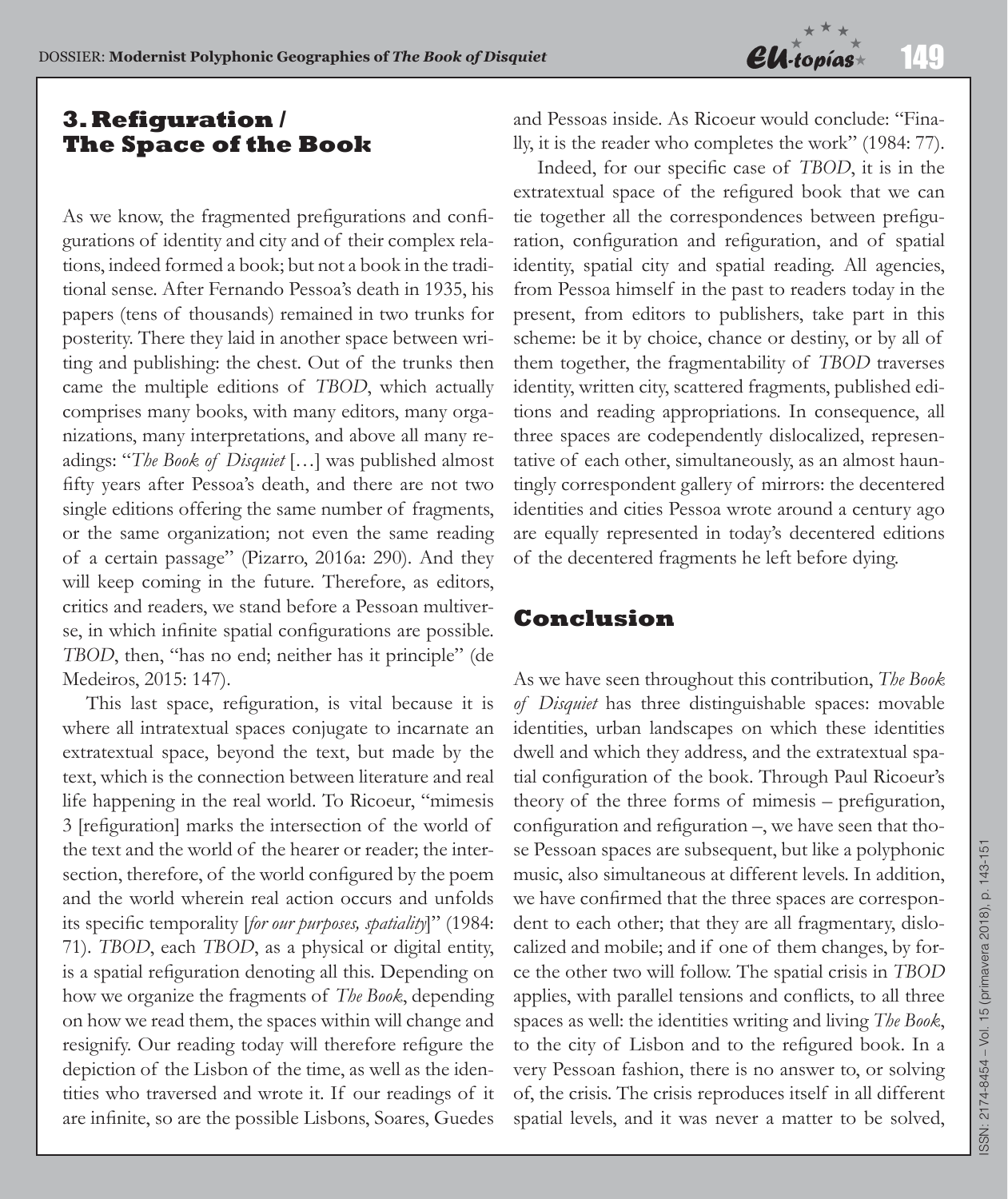but an answer from the very start, the essence of the *disquiet* itself.

There are two major conclusions this paper has to offer.

- 1) The cartography of literary modernism is by no means completely explored or finally outlined. Cases like Fernando Pessoa and his *TBOD* confirm in quite a radical fashion how, through archival work, new landmarks for literary periods can evolve – in this case, one of the most important landmarks of an entire century. *TBOD* is an open work, with infinite possible arrangements and interpretations. It is still bound to change, and will surely do, which means that the literary history, and consequently the modernist map, will keep changing as well. The spatial approach is equally just one of many possibilities.
- 2) As in Ricoeur's theory of narrative, in time as in space, prefigurations, configurations and refigurations are circular. If we go back to examining Pessoan identities, we can prove that they have literary influences, and that these influences in turn model the ways in which the identities formed themselves as well as the space around them. Such is the case of Bernardo Soares' spatial narrative of Lisbon, and of himself, taking after Cesário Verde. There is a different refiguration to be pointed at there, or maybe a complementary one. Just like Pessoa was influenced by Lisbon, and Pessoa's experience of Lisbon was influenced by Cesário Verde's writing, our image of Lisbon is now influenced by Fernando Pessoa and his writings:

It is by reading Pessoa and walking in Lisbon – where he was born and where the day of his birth is commemorated along with the city's June celebrations – that we can imagine we are once again in the same streets, the same gardens, the same *miradouros* or viewing points… To read *Disquiet* and visit Lisbon can be two parallel activities and a splendid way to experience Pessoa's creation, which, in around 1929, was in fact to be titled *Rua dos Douradores* (Pizarro in Pessoa, 2015: 8).

Ricoeur writes that "[i]t will appear as a corollary, at the end of this analysis, that the reader is that operator par excellence who takes up through doing something

– the act of reading – the unity of the traversal from mimesis 3 to mimesis 1, by way of mimesis 2" (1984: 53). Ultimately, the city of Lisbon (configuration) is the link where the act of reading (refiguration) and identity writing (prefiguration) intersect. To some extent, the city of Lisbon today is the true refigured space of *TBOD*, being created and recreated by millions of readers through time. If you visit Lisbon today, and if you pay close attention, you will find that the city is both the geographical Lisbon and the Lisbon written by Fernando Pessoa. After reading *TBOD* today, could you walk its streets, ride its trams, look at the river or the Baixa without being a Pessoan flâneur, without living the city he wrote? Pessoa's presence is visible everywhere, from the murals at the airport when you arrive, to the little souvenir notebooks sold in the Alfama district with *TBOD* fragments on the cover, framed in traditional Portuguese *azulejos*. Or in the life-size sculpture of Pessoa sitting in front of the *Café a Brasileira*, so still, paradoxically and inextricably fixed to the ground of the city.

## **References**

- De Medeiros, Paulo (2015), *O Silencio das Sereias: Ensaio sobre O livro do desasossego*, Lisboa: Tinta da China.
- Pessoa, Fernando (2015), *Lisbon Disquiet*, selected and edited by J. Pizzarro, translated by Margaret J. Costa, Lisboa: Tell a Story.
- Pessoa, Fernando (2010), *The Book of Disquiet*, edited by Maria Jose de Lancastre, translated by Margaret J. Costa, London: Serpent's Tail.
- Pessoa, Fernando (2016). *Eu Sou Uma Antologia: 136 Autores Fictícios*, edited by Pizarro Jerónimo and Patricio Ferrari, Lisboa: Tinta-da-China.
- PIZARRO JERÓNIMO (2016a), "A ansiedade da unidade: uma teoria da ediçião", *LEA – Lingue e letterature d'Oriente e d'Occidente*, 5, pp. 284-311.
- PIZARRO, Jerónimo (2016b), "Narciso ciego, iluminado por Lisboa (de Cesário Verde a Fernando Pessoa)", *Abriu*, 5, pp. 35-50.